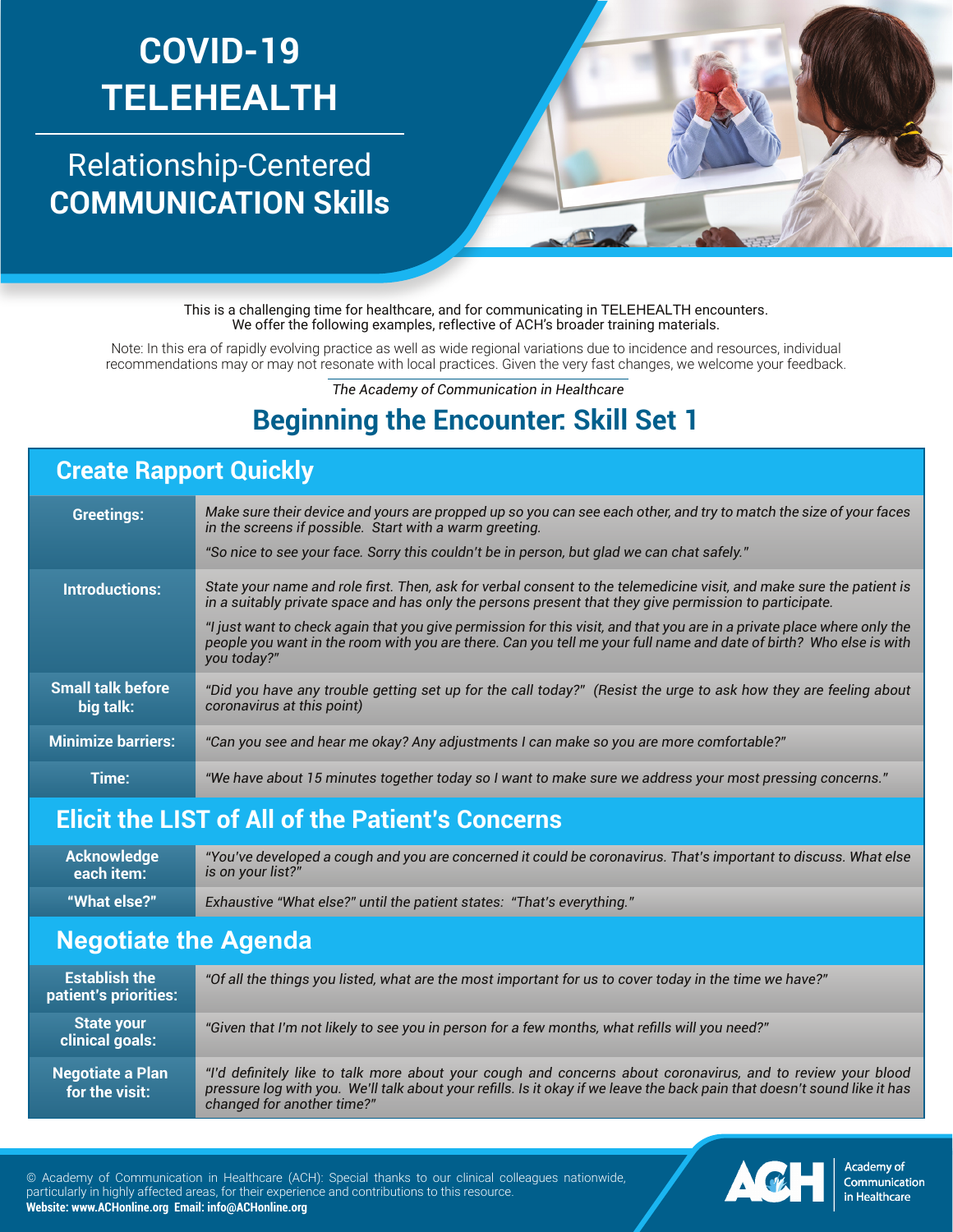# **COVID-19 TELEHEALTH**

Relationship-Centered **COMMUNICATION Skills**



## **Relationship-Centered Conversation: Skill Set 2**

**Open the Conversation**

**Open-ended question/request:** *"Tell me all about this cough." (Try not to interrupt until patient stops)* **Attentive and reflective listening:** *"So the cough started a few days ago after you worked in the yard, and you noticed some itching in your eyes and some sneezing. You started to get worried. What did I miss?"*

#### **Explore Perspectives and Name Emotion**

| Ask about ideas,             | "What ideas do you have about what might be causing this cough?"                      |
|------------------------------|---------------------------------------------------------------------------------------|
| impact, and<br>expectations: | "How is this impacting you now? What would the impact be if you do have coronavirus?" |
|                              | "What are your expectations about what we can do for you today?"                      |
| <b>Explore and</b>           | "How are you feeling about all this?"                                                 |
| name emotions:               | "I think if I started to get a cough right now, I also might feel upset."             |

#### **Respond with Empathy – PEARLS**

| <b>Partnership:</b>  | "Let's work on figuring out if you have coronavirus together." "Let's plan together how you are going to<br>self-isolate at home and what to tell your family." |
|----------------------|-----------------------------------------------------------------------------------------------------------------------------------------------------------------|
| <b>Emotion:</b>      | "I can imagine how scary this must be for you, especially since cough is one of the major symptoms."                                                            |
| Apology/             | "I am sorry that we don't have enough tests for everyone right now. I wish we did."                                                                             |
| <b>Appreciation:</b> | "I appreciate your bringing up your concerns about this."                                                                                                       |
| <b>Respect:</b>      | "This has been a difficult time for you and your family with your mother in the ICU and your brother with<br>symptoms at home."                                 |
| Legitimization:      | "Most people who get a cough right now would be concerned."                                                                                                     |
|                      | "It is normal to be stressed when waiting for a test result."                                                                                                   |
| Support:             | "I'm going to stick with you through this, from the testing through the treatment."                                                                             |

COVID-19 Quick Tips to Connect: http://www.achonline.org/COVID-19/Quick-Tips

Sample Statements ART (Ask-Respond-Tell): http://www.achonline.org/COVID-19/ART

© Academy of Communication in Healthcare (ACH): Special thanks to our clinical colleagues nationwide, particularly in highly affected areas, for their experience and contributions to this resource. **Website: www.ACHonline.org Email: info@ACHonline.org**



**Academy of** Communication in Healthcare